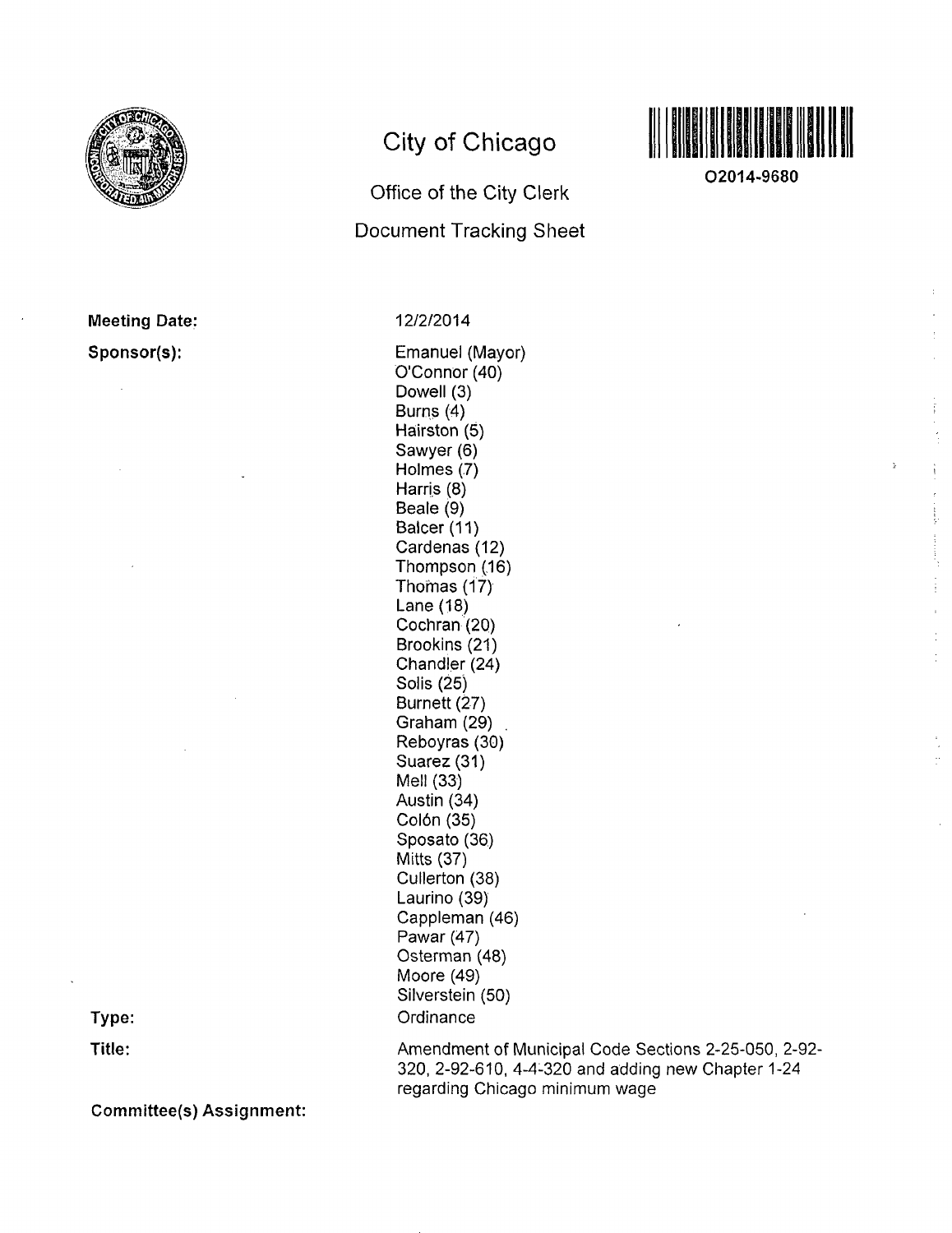

# OFFICE OF THE MAYOR CITY OF CHICAGO

RAHM EMANUEL MAYOR

December 2, 2014

# TO THE HONORABLE, THE CITY COUNCIL OF THE CITY OF CHICAGO

Ladies and Gentlemen:

I transmit herewith, together with Aldermen Patrick O'Connor, Bums, Dowell, Hairston, Sawyer, Holmes, Harris, Beale, Balcer, Cardenas, Thompson, Thomas, Lane, Cochran, Brookins, Chandler, Solis, Burnett, Graham, Reboyras, Suarez, Mell, Austin, Colon, Sposato, Mitts, Cullerton, Laurino, Cappleman, Pawar, Osterman, Moore and Silverstein, an ordinance regarding the minimum wage.

Your favorable consideration of this ordinance will be appreciated.

Very truly yours.

Emanuel

Mayor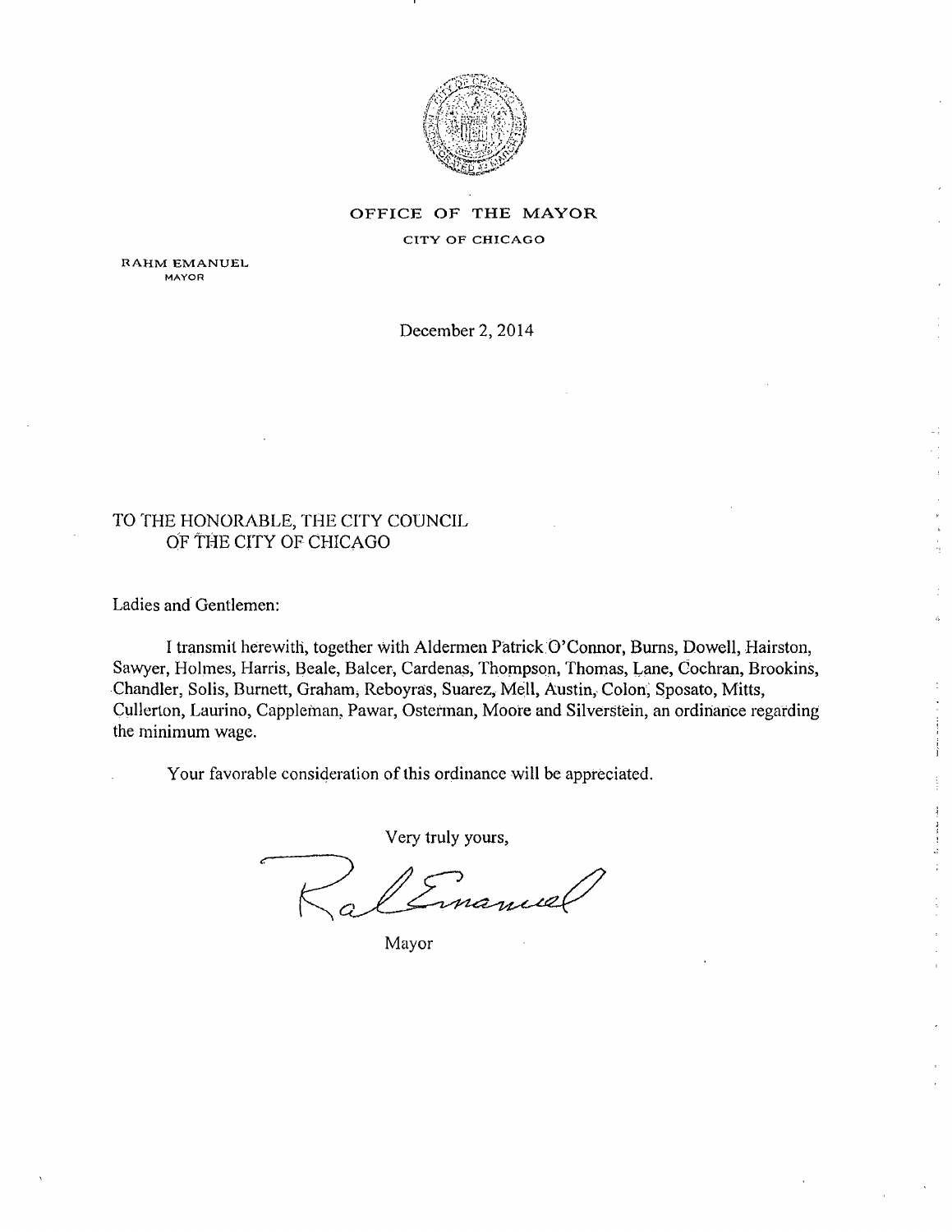# ORDINANCE

WHEREAS. The City of Chicago is a home-rule unit of government under Article VII. Section 6(a) of the 1970 Constitution of the State of Illinois and, as such, may exercise any power and perform any function pertaining to its government and affairs; and

WHEREAS, Promoting the welfare of those who work within the City's borders is an endeavor that plainly meets this criterion; and

WHEREAS, After years of inaction by the United States Congress, it is time for cities and states to lift families out of poverty and stimulate the economy by raising the minimum wage; and

 $\alpha$  and the components of  $\alpha$  ,  $\alpha$ 

the fit has a company

 $\frac{3}{4}$ 

 $\begin{array}{c}\n\ddots \\
\downarrow \\
\downarrow\n\end{array}$ 

WHEREAS, A coalition of advocates and elected Illinois officials are leading an effort in Springfield to raise the state minimum wage, but, due to Chicago's higher cost of living, the proposed state increase is not enough; and

WHEREAS, Enacting a minimum wage for workers in Chicago that exceeds the state minimum wage is entirely consistent with the Illinois General Assembly's finding that it "is against public policy for an employer to pay to his employees an amount less than that fixed by" the Illinois Minimum Wage Law, 820 ILCS 105/2; and

WHEREAS, On May 20, 2014, Mayor Rahm Emanuel appointed a diverse group of community, labor, and business leaders, representing a cross-section of the numerous perspectives on this issue, and tasked them with developing a balanced proposal to raise the minimum wage for Chicago's workers; and

WHEREAS, The Minimum Wage Working Group held a series of meetings to hear evidence from and discuss the issue with a wide array of experts and stakeholders, convened five community meetings attended by hundreds of City residents, and received more than 200 public comments via the City's website; and

WHEREAS, On July 8, 2014, the Minimum Wage Working Group released its report, finding, among other things, that rising inflation has outpaced the growth in the minimum wage, leaving the true value of lllinois's current minimum wage of \$8.25 per hour 32 percent below the 1968 level of \$10.71 per hour (in 2013 dollars); and

WHEREAS, As the value of wages decline, the Great Recession has brought more families to the brink of economic collapse - according to the U.S. Census, 22.1 percent of Chicagoans live below the poverty level, compared to 13.7 percent of the Illinois population and 14.9 percent of the national population; and

WHEREAS, In Chicago, rent as a percentage of income has risen to 31 percent, from a historical average of 21 percent, and, according to U.S. Commerce Department data, Chicagoland is the only metropolitan region in Illinois that ranks above the national average in cost-of-living expenses; and

WHEREAS, Nearly 31 percent of the Chicago workforce makes \$13.00 per hour or less - the median age of these workers is 33, two-thirds are over the age of 25, and a disproportionate share are women and/or minorities; and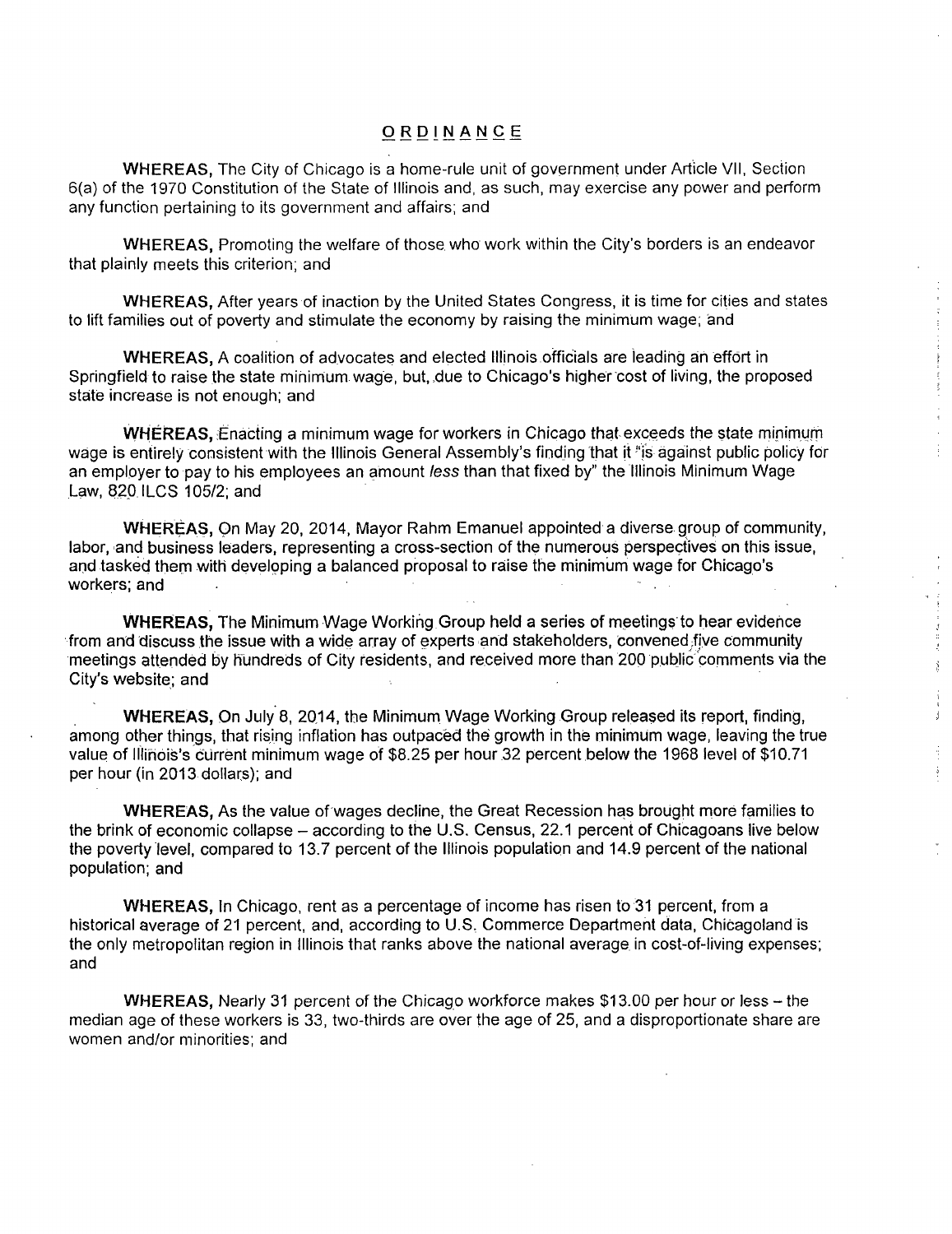WHEREAS, The increasing unaffordabiiity of life in Chicago for so many of its residents illustrates the profound degree of wage inequality that President Barack Obama has described as "the defining issue of our time;" and

WHEREAS, The weight of research on previous minimum wage increases shows that raising the minimum wage has little or no adverse impact on employment and prices  $-$  to the contrary, according to the Economic Policy Institute, raising the minimum wage will help the economy at large, because workers' increased spending power will increase our nation's gross domestic product by about \$33 billion and create approximately 140,000 jobs; and

WHEREAS, The Minimum Wage Working Group found that a 42 percent increase in the local minimum wage to \$13.00 per hour, phased in over five years, will increase earnings for 36 percent of Chicago workers, boost the local economy by more than \$860 million, and lift roughly 70,000 Chicagoans out of poverty, including more than 5,000 single mothers; and

WHEREAS, The Minimum Wage Working Group further found that phasing in the wage increase over time will allow businesses to adjust, and result in reasonable annual increases in expenses, ranging from approximately 0.1 to 1.5 percent each year; now, therefore,

## BE IT ORDAINED BY THE GITY COUNCILOF THE CITY OF CHICAGO:

 $\bar{z}$ 

医皮炎

 $\frac{1}{k}$ 

SECTION 1. The foregoing recitals, as well as the report of Mayor Rahm Emanuel's Minimum Wage Working Group - "A Fair Deal for Chicago's Working Families: A Proposal To Increase the Minimum Wage" - are hereby incorporated as the findings of the City Council.

SECTION 2. Section 2-25-050 of the Municipal Code of Chicago is hereby amended by deleting the language stricken and inserting the language underscored, as follows; .

#### 2-25-050 Powers and duties of the department,

(Omitted text is not affected by this ordinance)

(b) Powers and duties of the commissioner and the department. The powers and duties of the commissioner and department shall be as follows:

#### (Omitted text is not affected by this ordinance)

(19) To supervise the investigation, execution^ and enforcement of the Chicago Minimum Wage Ordinance. Chapter 1-24 of this Code, the Toy Safety Ordinance, Chapter 7-36 of this Code,-and the Condominium Ordinance, Chapter 13-72 ofthis Code, and any other ordinance administered or enforced by the department, including all rules or regulations pertaining thereto or promulgated thereunder;

#### (Omitted text is not affected by this ordinance)

SECTION 3. Section 2-92-320 of the Municipal Code of Chicago is hereby amended by deleting the language stricken and inserting the language underscored, as follows;

#### 2-92-320 Ineligibility for city transactions - Other offenses.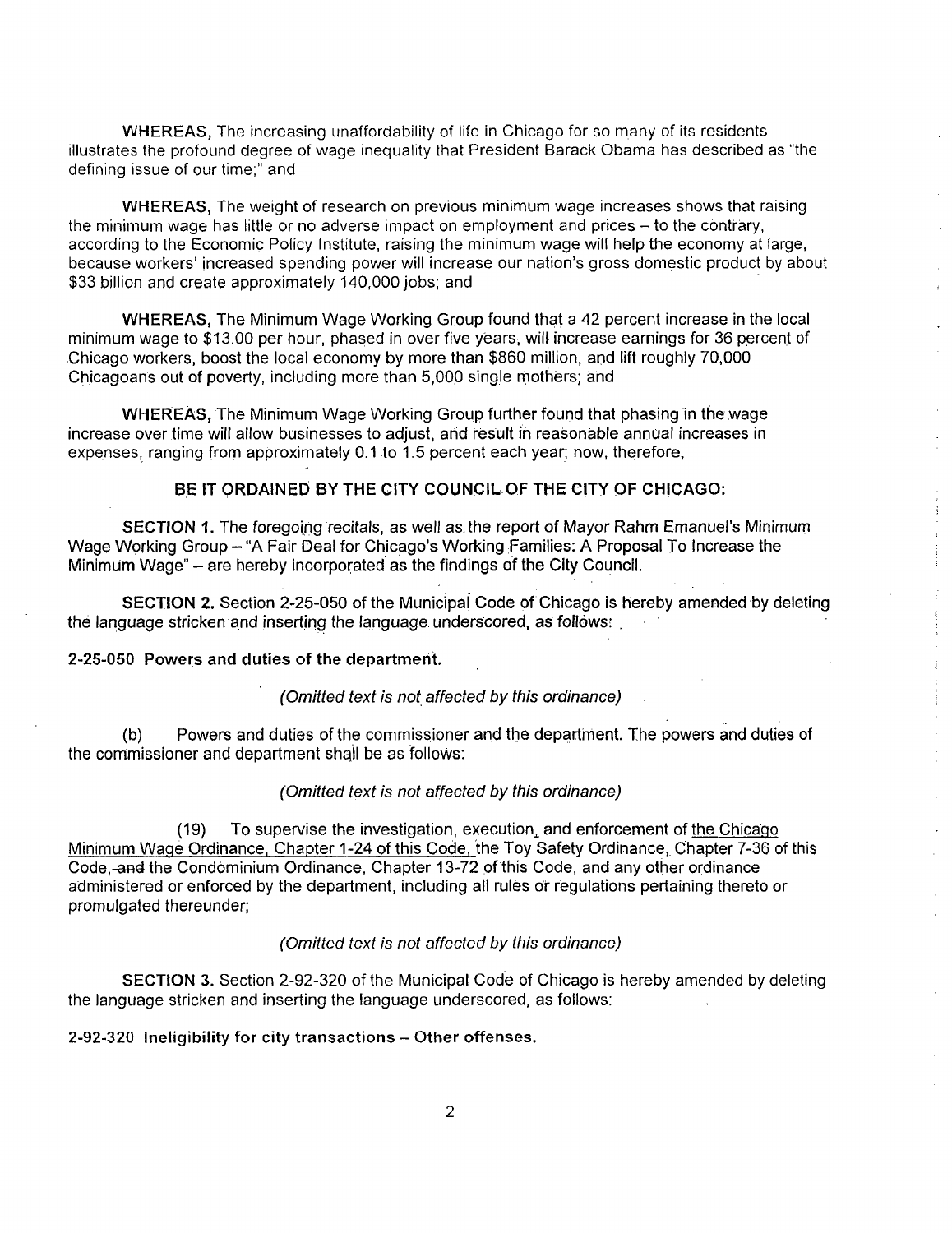(a) No person or business entity shall participate in a transaction as defined herein, and may have its current transactions permanently or temporarily suspended or canceled, if that person or business entity:

#### (Omitted text is not affected by this ordinance)

(5) has violated any regulation promulgated by the chief procurement officer that  $in$ cludes ineligibility as a consequence of its violation $\epsilon$ ; or

(6) has committed, within a 24-month period, three or more violations of Chapter 1- 24 of this Code.

#### (Omitted text is not affected, by this ordinance)

SECTION 4. Section 2-92-610 of the Municipal Code of Chicago is hereby amended by inserting the language underscored, as follows:

## 2-92-610 Contracts requiring a base wage.

## (Omitted text is not affected by this ordinance)

B, Every contract of every eligible contractor shall contain a provision or provisions stipulating the wages required to be paid to the employees listed under paragraph A.1,, and each such contract shall further contain provisions obligating the contractor or subcontractor of such contractor to pay its employees on work thereunder not less than the base wage, or the minimum hourly wage reguired under chapter 1-24 of this Code, whichever is greater.

(Omitted text is not affected by this ordinance)

SECTION 5. Title 1 of the Municipal Code of Chicago is hereby amended by adding a new chapter 1-24, as follows;

#### **CHAPTER 1-24**

## **THE CHICAGO MINIMUM WAGE ORDINANCE**

#### **1-24-010 Definitions.**

For purposes of this chapter, the following definitions apply:

#### "Commisisioher" means the commissioner of business affairs and consumer protection.

"Covered Employee" means any Employee who is not subject to any of the exclusions set out in Section 1-24-050 below, and who, in any particular two-week period, performs at least two hours of work for an Employer while physically present within the geographic boundaries ofthe City. For purposes of this definition, time spent traveling in the City that is compensated time, including, but not limited to, deliveries, sales calls, and travel related to other business activity taking place within the City, shall constitute work while physically present within the geographic boundaries of the City; however, time spent traveling in the City that is uncompensated commuting time shall not constitute work while physically present within the geographic boundaries of the City.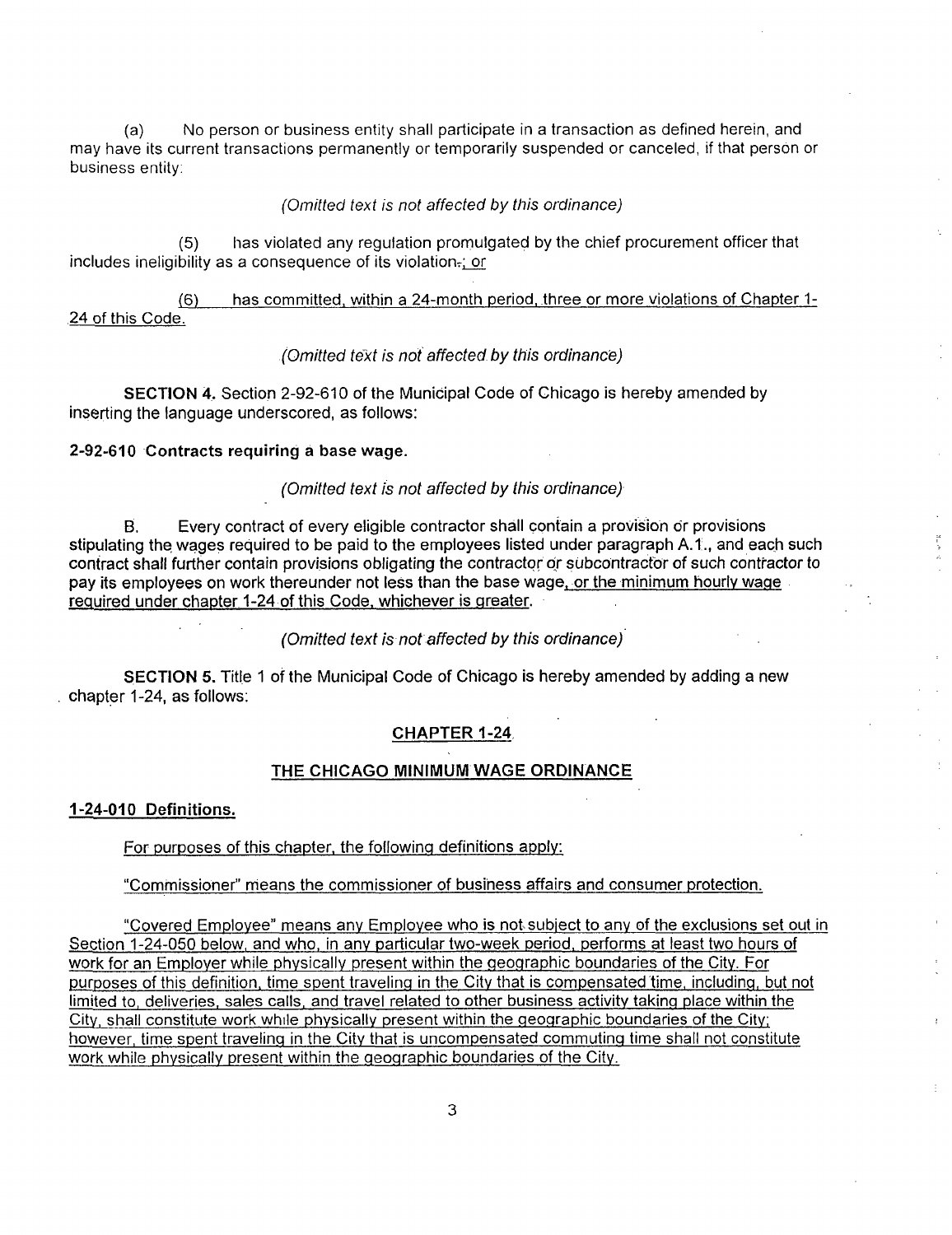"CPI" means the Consumer Price Index for All Urban Consumers most recently published by the Bureau of Labor Statistics of the United States Department of Labor.

"Domestic worker" means a person whose primary duties include housekeeping; house cleaning; home management; nanny services, Including childcare and child monitoring; caregiving, personal care or home health services for elderiy persons or persons with illnesses, injuries, or disabilities who reguire assistance in caring for themselves; laundering; cooking; companion services; chauffeuring; and other household services to members of households or their guests in or about a private home or residence, or any other location where the domestic work is performed.

"Employee." "Gratuities, and "Occupation" have the meanings ascribed to those terms in the Minimum Wage Law, with the exception that all Domestic Workers- including Domestic Workers employed by Employers with fewer than 4 employees, shall fall under the definition of the term "Employee."

"Employer" means any individual, partnership, association, corporation, limited liability company, business trust, or any person or group of persons thatgainfully employs at least one Covered Employee. To gualify as an Employer, such individual, group, or entitv must (1) maintain a business facility within the geographic boundaries of the City and/or (2) be subject to one or more of the license requirements in Title 4 of this Code.

医水平 医中间 医金属医金属 化硫

医心理 医心理

 $\begin{array}{c} 1 \\ 1 \\ 2 \end{array}$ 

"Fair Labor Standards Act" means the United States Fair Labor Standards Actof 1938. 29 U.S.C. § 201 et seg.. in force on the effective date of this chapter and as thereafter amended.

"Minimum Wage Law" means the Illinois Minimum Wage Law, 820 ILCS 105/1 et seg., in force on the effective date of this chapter and as thereafter amended.

"Sister Agency" meahs the Chicago Public Schools, the Chicago Park District, the Chicago Transit Authority, the City Colleges of Chicago, the Ghicago Housing Authority, and the Public Building Commission.

"Subsidized Temporary Youth Employment Program" means any publicly subsidized summer or other temporary youth employment program through which persons aged 24 or younger are employed by. or engaged in employment coordinated by. a nonprofit organization or governmental entity.

"Subsidized Transitional Employment Program" means any publicly subsidized temporary employment program through which persons with unsuccessful employment histories and/or members of statistically hard-to-employ populations (such as formeriy homeless persons, the long-term unemployed, and formeriy incarcerated persons) are provided temporary paid employment and casemanaged services, under a program administered by a nonprofit organization or governmental entity, with the goal of transitioning program participants into unsubsidized employment.

"Tipped Employee" has the meaning ascribed that term in the Fair Labor Standards Act.

"Wage" means compensation due an Employee by reason of his employment.

#### **1-24-020 Minimum Hourly Wage.**

Except as provided in Sections 2-92-610 and 1-24-030 of this Code, every Employer shall pay no less than the following Wages to each Covered Employee for each hour of work performed for that Employer while physically present within the geographic boundaries of the City;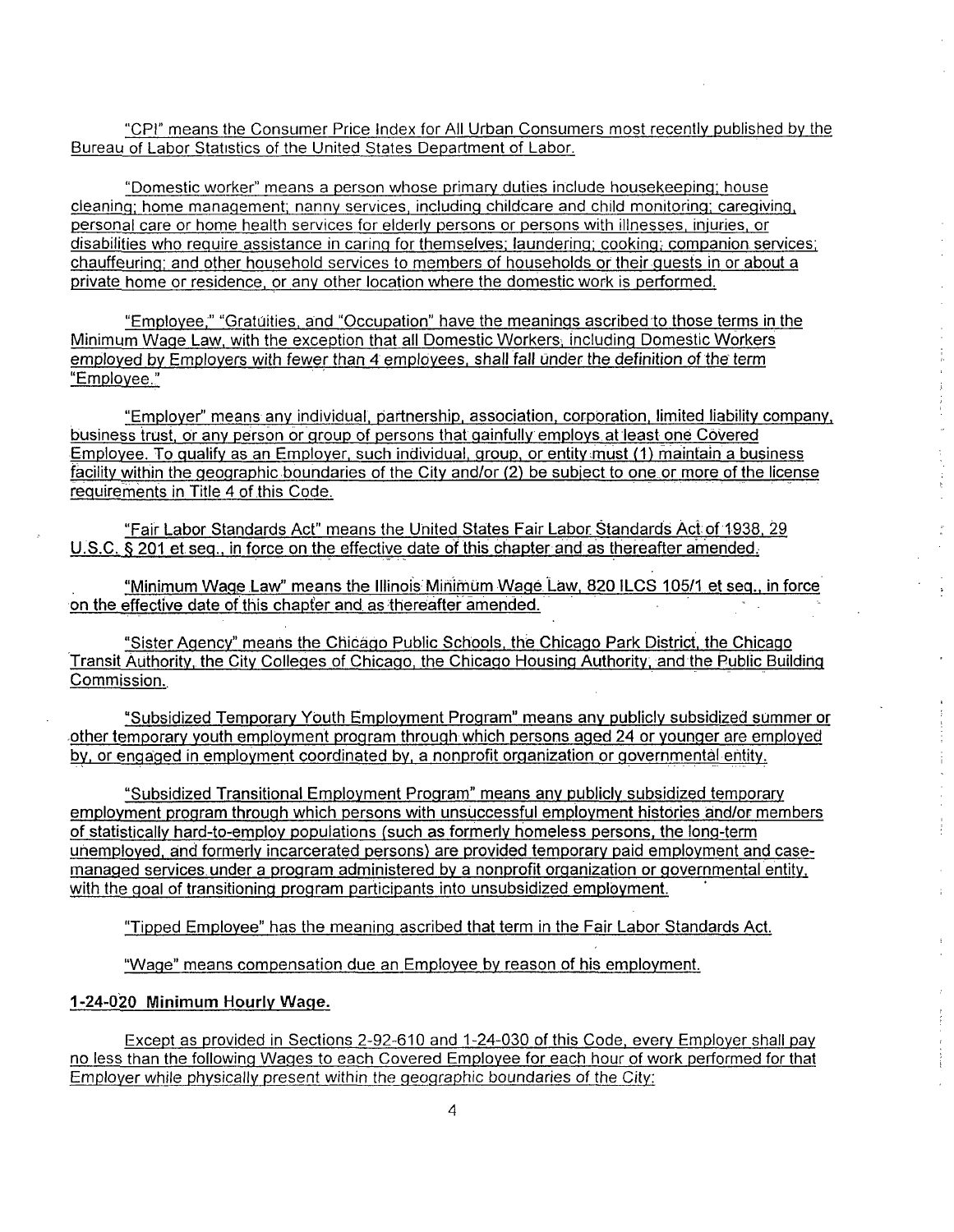(a) Beginning on July 1. 2015. the greater of; (1) the minimum hourly Wage set by the Minimum Wage Law; (2) the minimum houriy Wage set by Fair Labor Standards Act; or (3) \$10.00 per hour.

(b) Beginning on July 1. 2016. the greater of; (1) the minimum houriy Wage set by the Minimum Wage Law; (2) the minimum hourly Wage set by the Fair Labor Standards Act; or (3) \$10.50 per hour.

(c) Beginning on July 1, 2017, the greater of:  $(1)$  the minimum hourly Wage set by the Minimum Wage Law; (2) the minimum hourly Wage set by the Fair Labor Standards Act; or (3) \$11.00 per hour.

(d) Beginning on July 1. 2018. the greater bf; (1) the minimum houriy Wage set by the Minimum Wage Law; (2) the minimum hourly Wage set by the Fair Labor Standards Act: or (3) \$12.00 per hour.

š,

 $\frac{1}{4}$ 

 $\frac{1}{2}$  $\frac{1}{2}$ 

 $(e)$  Beginning on July 1, 2019, the greater of:  $(1)$  the minimum hourly Wage set by the Minimum Wage Law; (2) the minimum houriy Wage set by the Fair Labor Standards Act: or (3) \$13.00 per hour.

(f) Beginning on July 1, 2020, and on every July 1 thereafter, the greater of:  $(1)$  the minimum houriy Wage set by the Minimum Wage Law: (2) the minimum houriy Wage set by the Fair Labor Standards Act: or (3) the City's minimum houriy Wage from the previous year, increased in proportion to the increase, if any, in the CPI, provided, however, that if the CPI increases by more than 2.5 percent in any year, the City minimum Wage increase shall be capped at 2.5 percent, and that there shall be no City minimum Wage increase in any year when the unemployment rate in Chicago for the preceding year, as calculated by the Illinois Department of Employment Security, was egual to or greater than 8.5 percent. Any increase pursuant to subsection 1-24-020(f)(3) shall be rounded up to the nearest multiple of \$0.05. Any increase pursuant to subsection 1-24-020(f) shall remain in effect until any subseguent adiustment is made. On or before June 1. 2020. and on dr before every June 1 thereafter, the commissioner shall make available to Employers a bulletin announcing the adjusted minimum houriy Wage for the upcoming year.

**1-24-030 Minimum Hourly Wage In Occupations Receiving Gratuities.** 

(a) Every Employer of a Covered Employee engaged in an Occupation in which Gratuities have customarily and usually constituted part of the remuneration shall pay no less than the following Wages to each Covered Employee for each hour of work performed for that Employer while physically present within the geographic boundaries of the City:

(1) Beginning on July 1. 2015. the greater of: (A) the minimum houriy Wage set by the Fair Labor Standards Act for Tipped Employees, plus an additional \$0.50 per hour; or (B) the minimum houriy Wage set by the Minimum Wage Law for workers who receive Gratuities, plus an additional \$0.50 per hour.

(2) Beginning on July 1. 2016. the greater of; (A) the minimum houriy Wage set by the Fair Labor Standards Act for Tipped Employees, plus an additional \$1.00 per hour; or (B) the minimum hourly Wage set by the Minimum Wage Law for workers who receive Gratuities, plus an additional \$1.00 per hour.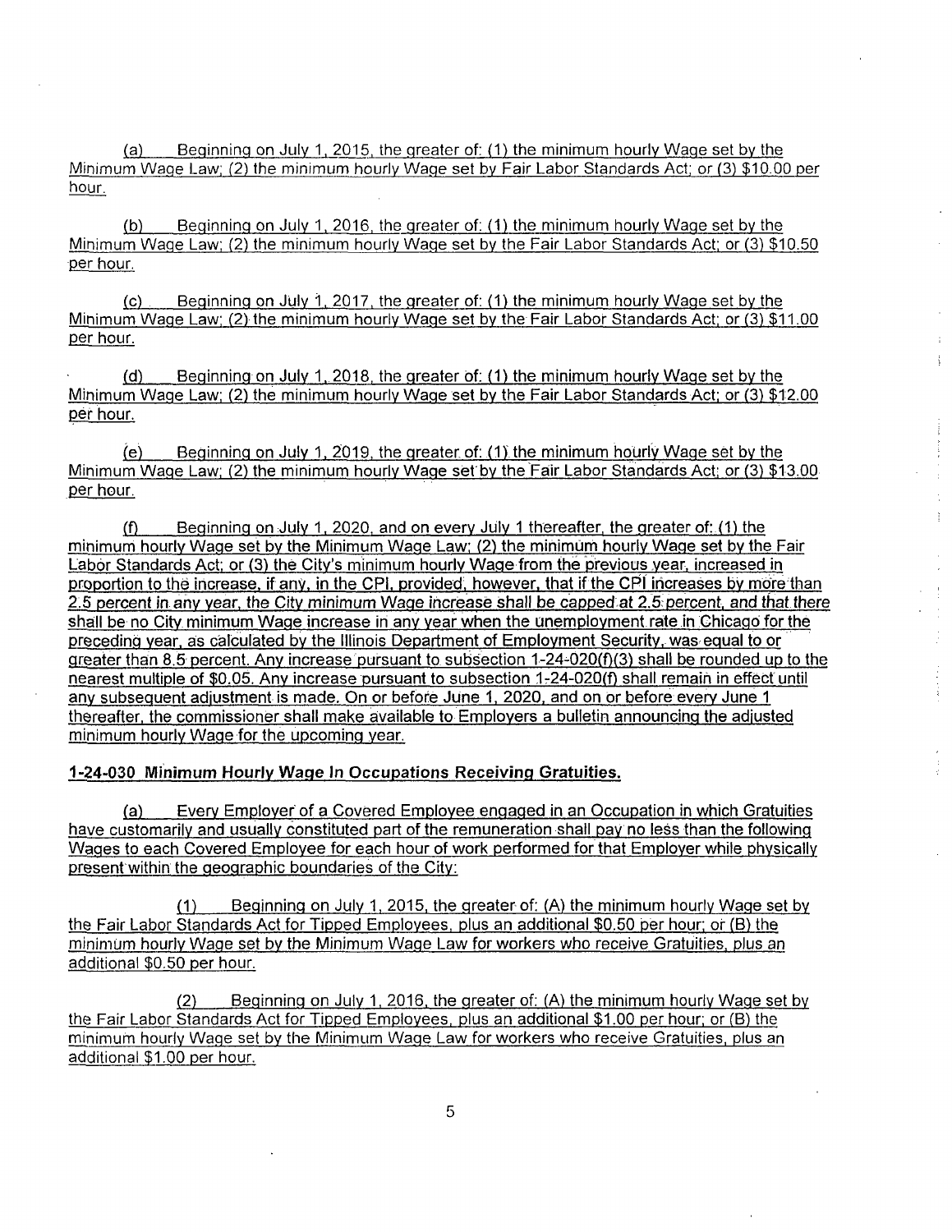(3) Beginning on July 1, 2017. and on every July 1 thereafter, the greater of (A) the minimum houriy Wage set by the Fair Labor Standards Act for tipped workers; (B) the minimum houriy Wage set by the Minimum Wage Law for workers who receive Gratuities; or (C) the City's minimum houriy Wage from the previous year for workers who receive Gratuities, Increased in proportion to the increase. If any. In the CPI, provided, however, that if the CPI increases by more than 2.5 percent in any year, the City minimum Wage increase for workers who receive Gratuities shall be capped at 2.5 percent, and that there shall be no City minimum Wage increase for workers who receive Gratuities in any year when the unemployment rate in Chicago for the preceding year, as calculated by the Illinois Department of Employment Securitv. was egual to or greater than 8.5 percent. Any increase pursuant to subsection 1-24-030(a)(3)(C) shall be rounded up to the nearest multiple of \$0.05. Any increase pursuant to subsection 1-24-030(a)(3) shall remain in effect until any subseguent adiustment is made. On or before June 1. 2017. and on or before every June 1 thereafter, the commissioner shall make available to Employers a bulletin announcing the City's minimum hourly Wage for the upcoming year for workers who receive Gratuities.

 $\frac{1}{2}$ 

 $\bar{\gamma}$  $\frac{1}{2}$ 

 $\bar{z}$ 

 $\frac{1}{3}$ 

 $\begin{array}{c} \bullet \\ \bullet \\ \bullet \\ \bullet \end{array}$ 

 $\alpha$  , where  $\alpha$  is the set of the contract of the following  $\alpha$ 

(b) Each Employer that pays a Covered Employee the Wage described in subsection 1-24- 030(a) shall transmit to the commissioner, in a manner provided by regulation, substantial evidence establishing: (1) the amount the Covered Employee received as Gratuities during the relevant pay period: and (2) that no part of that amount was returned to the Employer. If an Employer is reguired by the Minimum Wage Law to provide substantially similar data to the Illinois Department of Labor, the commissioner may allow the Employer to comply with this subsection 1-24-030(b) bv filing a copy of the state documentation.

# **1-24-040 Overtime compensation.**

The Wages set out in Sections 1-24-020 and 1-24-030 are subject to the overtime compensation provisions ih the Minimum Wage Law, with the exception that the definitions of "Employer" and "Employee" in this chapter shall apply.

## **1-24-050 Exclusions.**

#### This chapter shall not apply to hours worked:

(a) By any person subject to subsection 4(a)(2) of the Minimum Wage Law, with the exception that the categories of Employees described in subsections  $4(a)(2)(A)$  and  $4(a)(2)(B)$  of the Minimum Wage Law shall be entitled to the Wages described in Sections 1-24-020 and' 1-24-030 above, whichever applies, as well as the overtime compensation described in Section 1-24-040.

(b) By any person subject to subsection  $4(a)(3)$ , subsection  $4(d)$ , subsection  $4(e)$ , Section 5. or Section 6 of the Minimum Wage Law.

(c) For any governmental entity other than the City, a category that, for purposes of this chapter, includes, but is not limited to. any Sister Agency, any unit of local government, the Illinois state government, and the government ofthe United States, as well as any other federal, state, or local governmental agency or department;

(d) For any Subsidized Temporary Youth Employment Program; or

(e) For any Subsidized Transitional Employment Program.

# 1-24-060 Application to Collective Bargaining Agreements.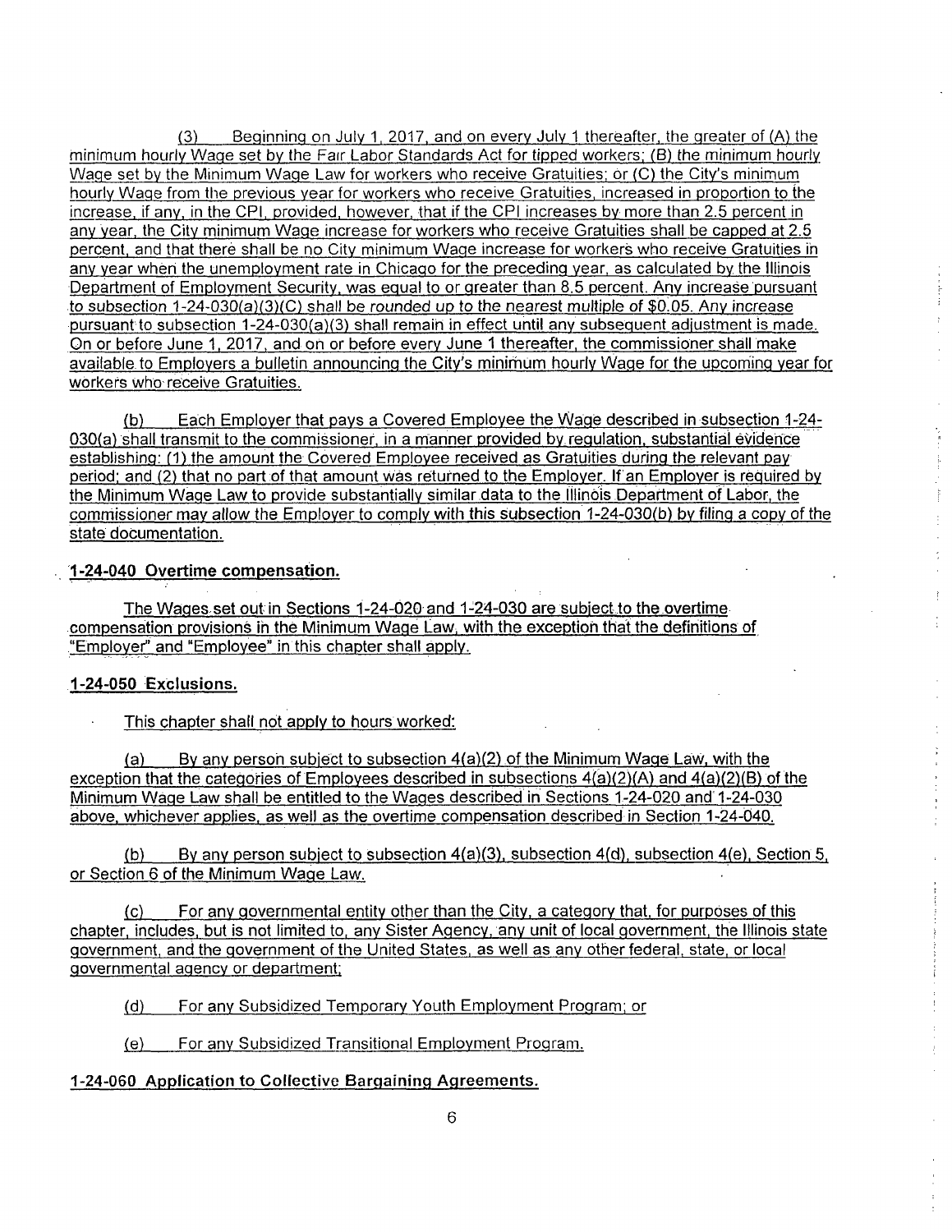Nothing in this chapter shall be deemed to interfere with, impede, or in any way diminish the right of ernployees to bargain collectively with their employers through representatives of their own choosing in order to establish wages or other conditions of work in excess of the applicable minimum standards of the provisions of this chapter. The reguirements of this chapter may be waived in a bona fide collective bargaining agreement, but only if the waiver is set forth explicitly in such agreement in clear and unambiguous terms.

## **1-24-070 Notice and Posting.**

(a) Every Employer shall post in a conspicuous place at each facility where any Covered Employee works that is located within the geographic boundaries of the Citv a notice advising the Covered Employee of the current minimum Wages under this chapter, and of his rights under this chapter. The commissioner shall prepare and make available a form notice that satisfies the requirements of this subsection 1-24-070(a). Employers that do not maintain a business facility within the geographic boundaries ofthe Citv and households that serve as the worksites for Domestic Workers are exempt from this subsection 1-24-070(a).

 $\begin{array}{c} \mathbf{1} & \mathbf{1} \\ \mathbf{1} & \mathbf{1} \\ \mathbf{1} & \mathbf{1} \end{array}$ 

 $\ddot{\phantom{a}}$  $\mathbb{P}^1$  $\overline{\phantom{a}}$ 

 $\frac{1}{2}$ 

 $\frac{1}{2}$ ÷,

(b) Every Employer shall provide with the first paycheck subject to this chapter issued to a Covered Employee a notice advising the Covered Employee of the current minimum Wages under this chapter, and of the Employee's rights under this chapter. The commissioner shall prepare .and make available a form notice that satisfies the reguirements of this subsection 1r24-07Q(b).

#### **1 -24-080 Retaliation Prohibited.**

It shall be unlawful for any Employer to discriminate in any manner or take any adverse action  $\ddot{\cdot}$ against any Covered Employee in retaliation for exercising any right under this chapter, including, but not limited to, disclosing, reporting, or testifying about any violation of this chapter or regulations promulgated thereunder. For purposes of this Section, prohibited adverse actions include, but are not limited to. unjustified termination, uniustified denial of promotion, unjustified negative evaluations, punitive schedule changes, punitive decreases in the desirability of work assignments, and other acts of harassment shown to be linked to such exercise of rights.

#### **1-24-090 Enforcement - Regulations.**

The department of business affairs and consumer protection shall enforce this chapter, and the commissioner is authorized to adopt regulations for the proper administration and enforcement of its provisions.

#### **1-24-100 Violation - Penalty.**

Any Employer who violates this chapter or any regulation promulgated thereunder shall be subject to a fine of not less than \$500.00 nor more than \$1.000,00 for each offense. Each dav that a violation continues shall constitute a separate and distinct offense to which a separate fine shall apply.

#### **1 -24-110 Private Cause of Action.**

If any Covered Employee is paid by his Employer less than the Wage to which he is entitled under this chapter, the Covered Employee may recover in a civil action three times the amount of any such underpayment, together with costs and such reasonable attorney's fees as the court allows. An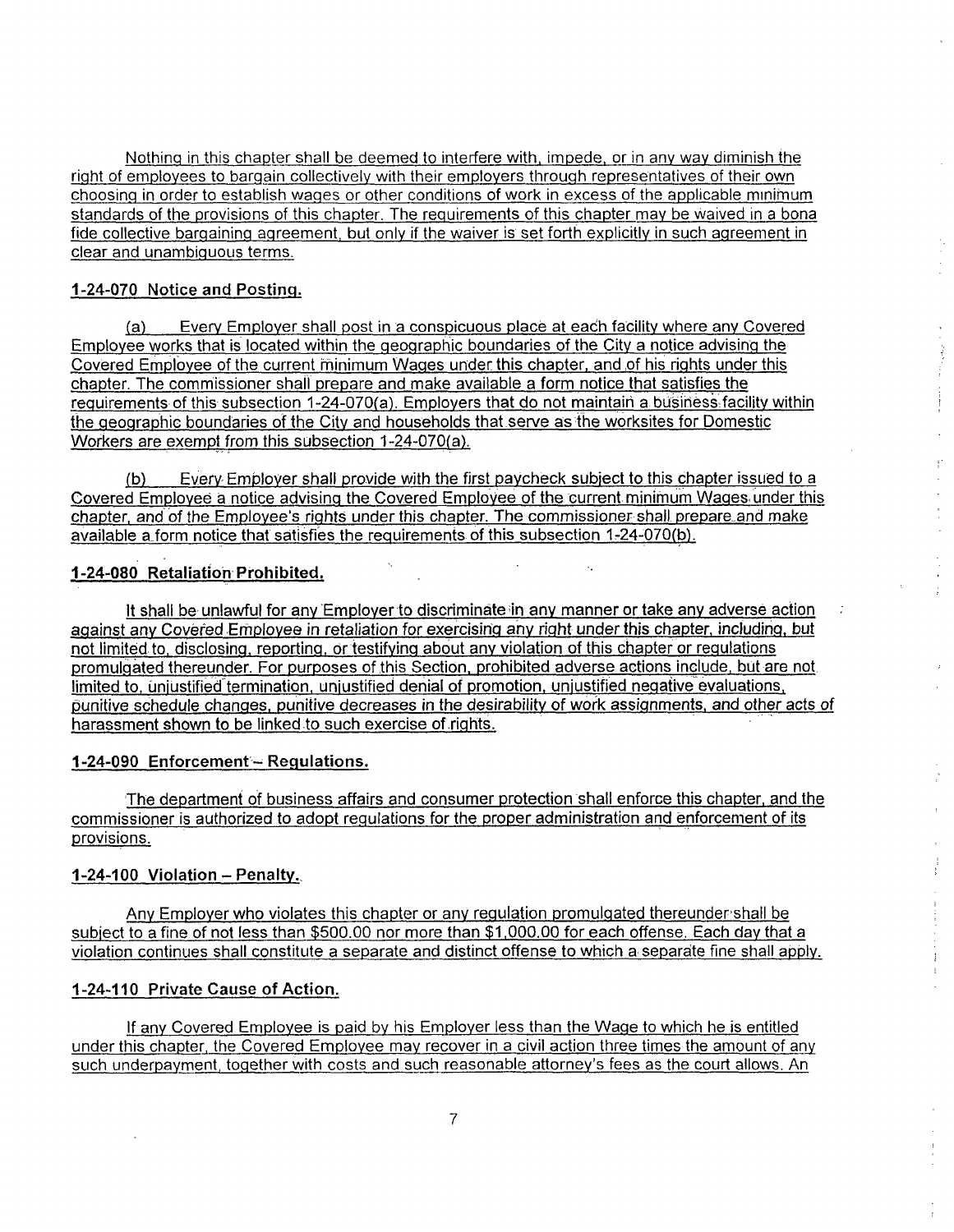agreement by the Covered Employee to work for less than the Wage reguired under this chapter is no defense to such action.

SECTION 6. Section 4-4-320 of the Municipal Code of Chicago is hereby amended by deleting the language struck through and by adding the language underscored, as follows:

## 4-4-320 License denial, revocation, or suspension for certain offenses.

(a) The commissioner, for good and sufficient cause, may deny an application for any license issued under this Title 4 if-during-the-5-year-period-prior-to-the-date-of-the-application-the applicant-admitted-quilt-or-liability-or-has-been-found-guilty-or-liable-in-any-judicial-or-administrative proceeding-of-committing-or-attempting to commit:

÷,

 $\frac{1}{4}$ 

 $\hat{\mathcal{A}}$ 

 $\frac{1}{2}$  $\ddot{\ddot{\mathrm{r}}}$  $\frac{1}{4}$ 

(1) during the 5-vear period prior to the date of the application, the applicant admitted guilt or liability or has been found guilty or liable in any iudicial or administrative proceeding of committing or attempting to commit a wilful violation, or two or more violations which do not include a wilful violation, of the Illinois Wage Payment and Collection Act, 820 ILCS 115/1, or any other federal or state law regulating the payment of wages; or

(2) during the 5-vear period prior to the date of the application, the applicant admitted guilt or liability or has been found guilty or liable in any judicial or administrative proceeding of committing or attempting to commit a violation of the Fair Debt Collection Practices: Act, 15 U.S.C. §1692 or the Collection Agency Act, 225 ILCS 425/1, or any other federal or state law regulating the collection of debt-; or

(3) . during the 24-month period prior to the date of the application, the applicant admitted guilt or liability or has been found guilty or liable in any iudicial or administrative proceeding of committing three or more violations of Chapter 1-24. of this Code.

(Omitted text is not affected by this ordinance)

SECTION 7. This ordinance shall take effect 10 days after its passage and publication.